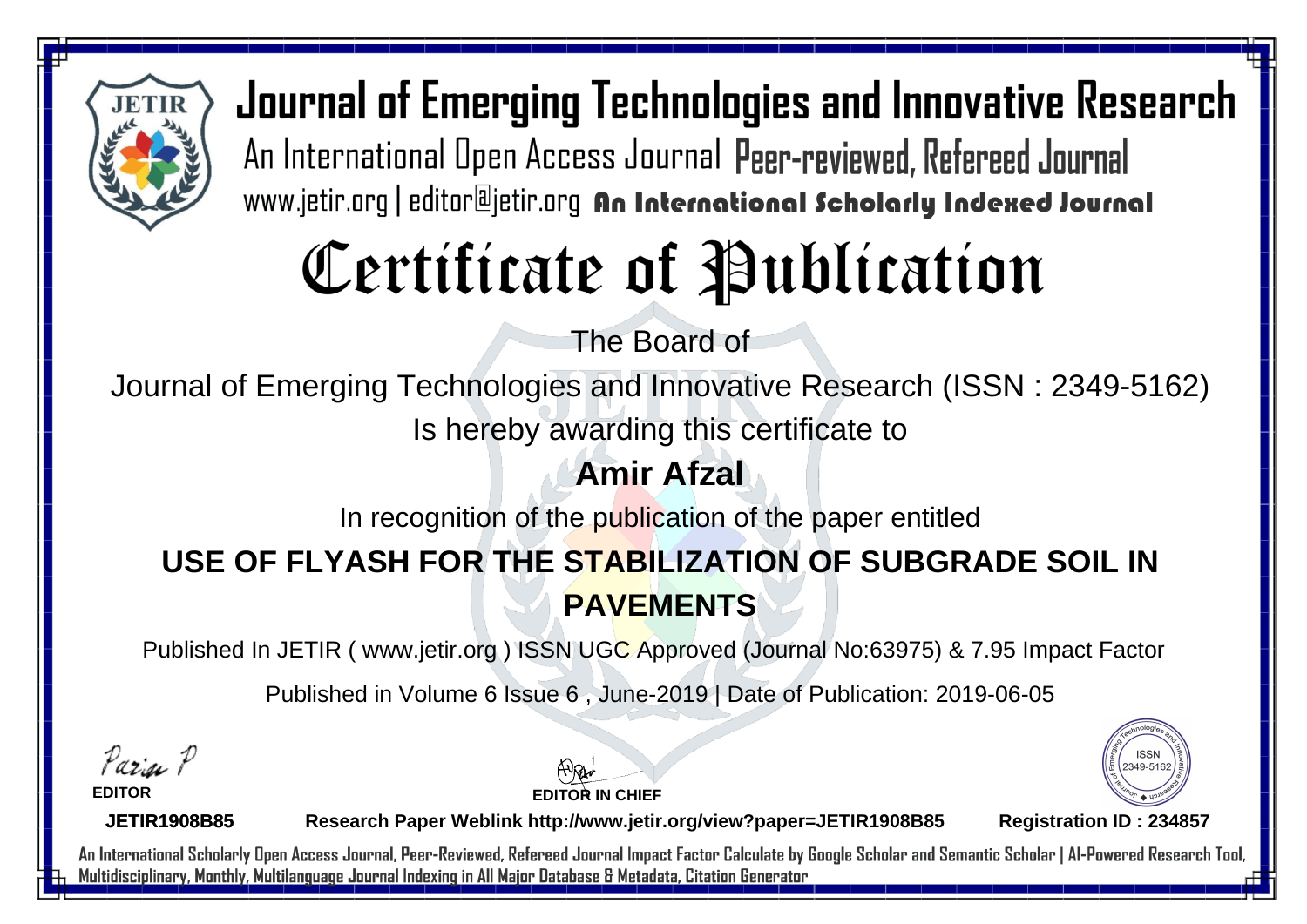

# Certificate of Publication

The Board of

Journal of Emerging Technologies and Innovative Research (ISSN : 2349-5162)

Is hereby awarding this certificate to

#### **Nasir Ali**

In recognition of the publication of the paper entitled

## **USE OF FLYASH FOR THE STABILIZATION OF SUBGRADE SOIL IN PAVEMENTS**

Published In JETIR ( www.jetir.org ) ISSN UGC Approved (Journal No: 63975) & 7.95 Impact Factor

Published in Volume 6 Issue 6 , June-2019 | Date of Publication: 2019-06-05

Paris P

**EDITOR**

**EDITOR IN CHIEF**



**JETIR1908B85**

**Research Paper Weblink http://www.jetir.org/view?paper=JETIR1908B85 Registration ID : 234857**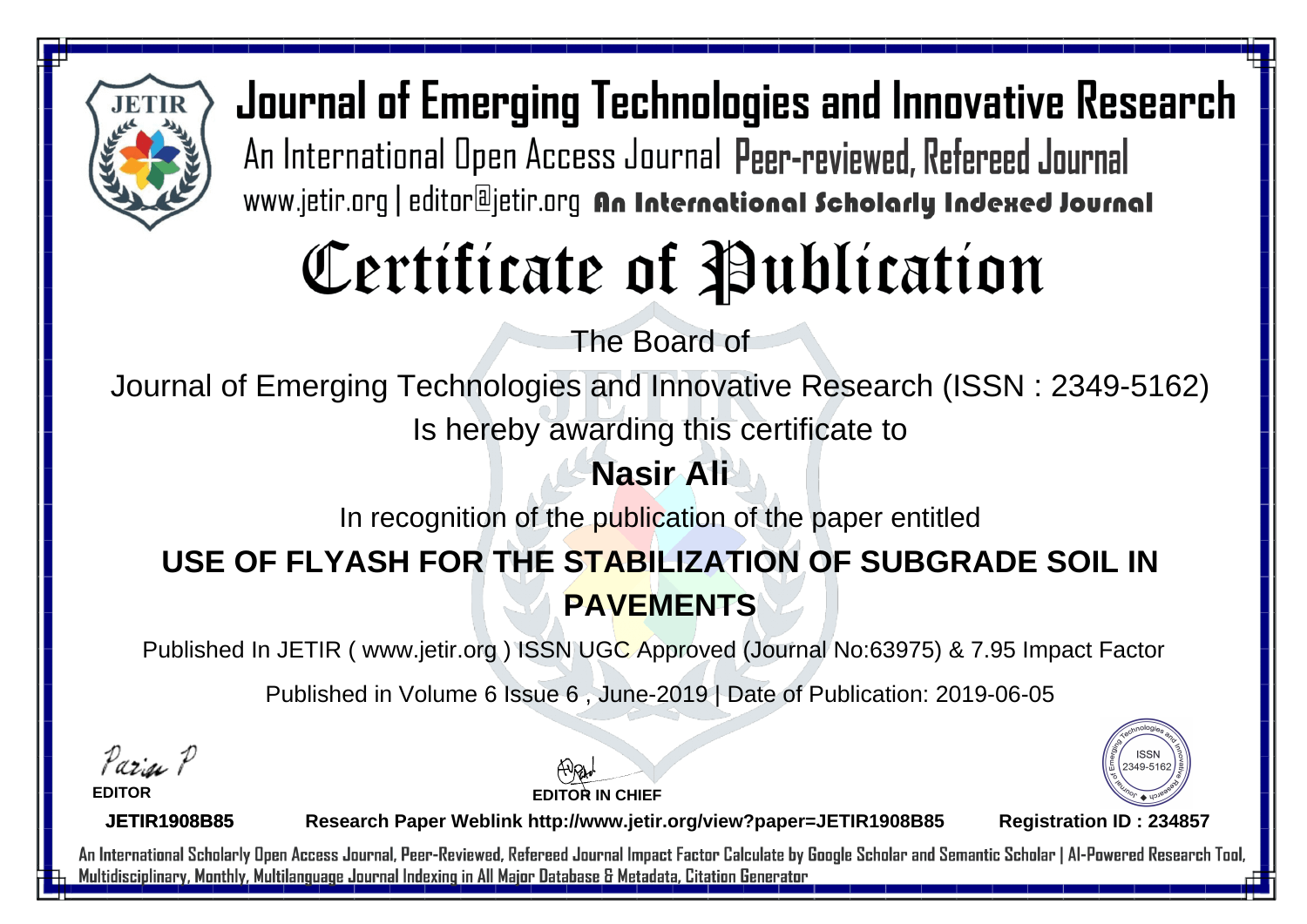

# Certificate of Publication

The Board of

Journal of Emerging Technologies and Innovative Research (ISSN : 2349-5162)

Is hereby awarding this certificate to

#### **Abishek Sharma**

In recognition of the publication of the paper entitled

## **USE OF FLYASH FOR THE STABILIZATION OF SUBGRADE SOIL IN PAVEMENTS**

Published In JETIR ( www.jetir.org ) ISSN UGC Approved (Journal No: 63975) & 7.95 Impact Factor

Published in Volume 6 Issue 6 , June-2019 | Date of Publication: 2019-06-05

Parin P

**EDITOR**

**EDITOR IN CHIEF**



**JETIR1908B85**

**Research Paper Weblink http://www.jetir.org/view?paper=JETIR1908B85 Registration ID : 234857**